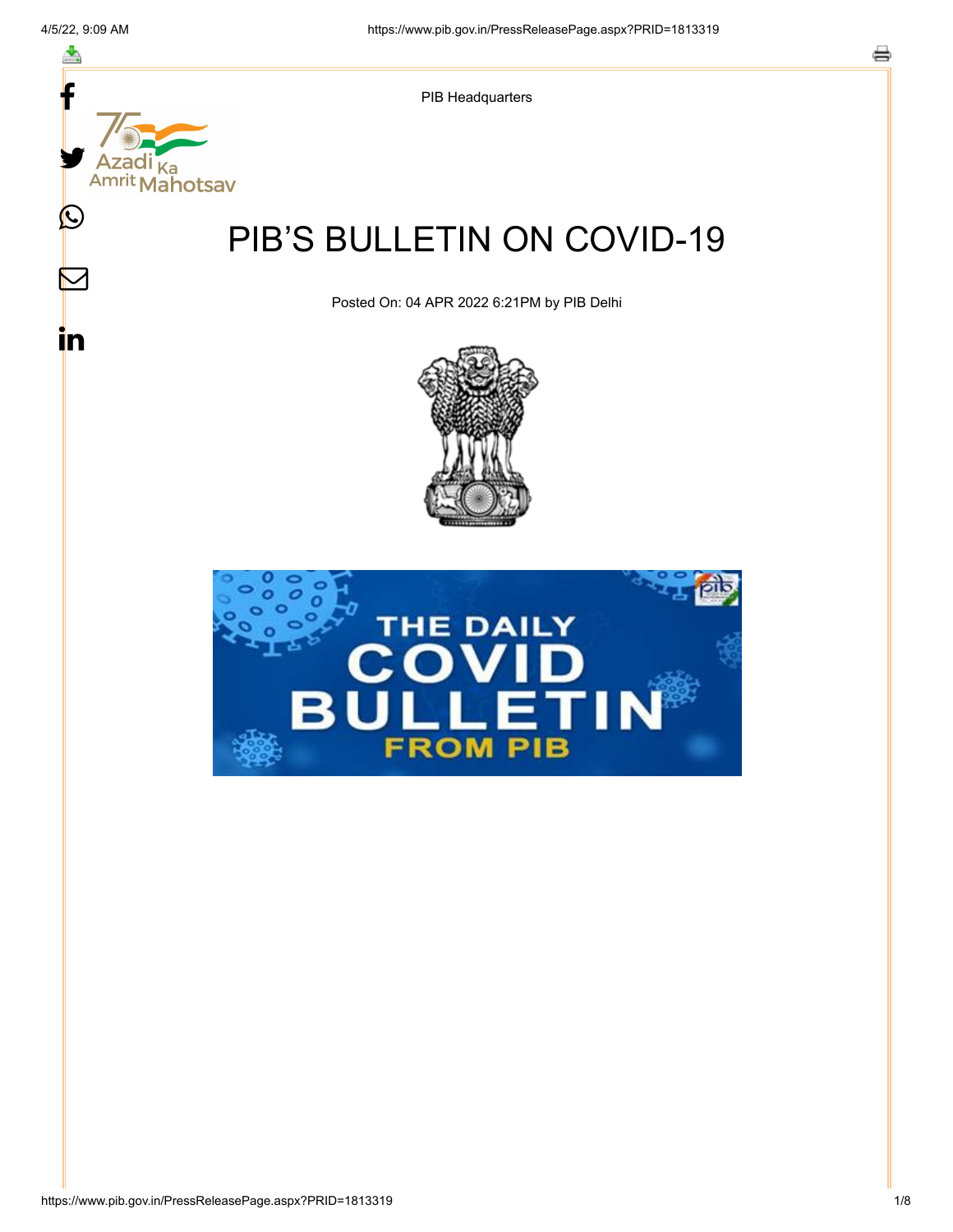|                                               |    | 184.70 cr vaccine doses have been administered so far under Nationwide Vaccination Drive |  |  |
|-----------------------------------------------|----|------------------------------------------------------------------------------------------|--|--|
|                                               |    | India's Active caseload currently stands at 12,597                                       |  |  |
|                                               |    | Active cases stand at 0.03%                                                              |  |  |
|                                               |    | <b>Recovery Rate currently at 98.76%</b>                                                 |  |  |
|                                               | in |                                                                                          |  |  |
|                                               |    | 1,316 recoveries in the last 24 hours increases Total Recoveries to                      |  |  |
|                                               |    | 4,24,95,089                                                                              |  |  |
| • 913 new cases recorded in the last 24 hours |    |                                                                                          |  |  |
|                                               |    | Daily positivity rate (0.29%)                                                            |  |  |
|                                               |    | <b>Weekly Positivity Rate (0.22%)</b>                                                    |  |  |
|                                               |    | 79.10 cr Total Tests conducted so far; 3,14,823 tests conducted in the last 24 hours     |  |  |
|                                               |    | #Unite2FightCorona<br>#IndiaFightsCorona                                                 |  |  |

# **PRESS INFORMATION BUREAU**

# **MINISTRY OF INFORMATION & BROADCASTING**

## **GOVERNMENT OF INDIA**

**\*\*\*\*\***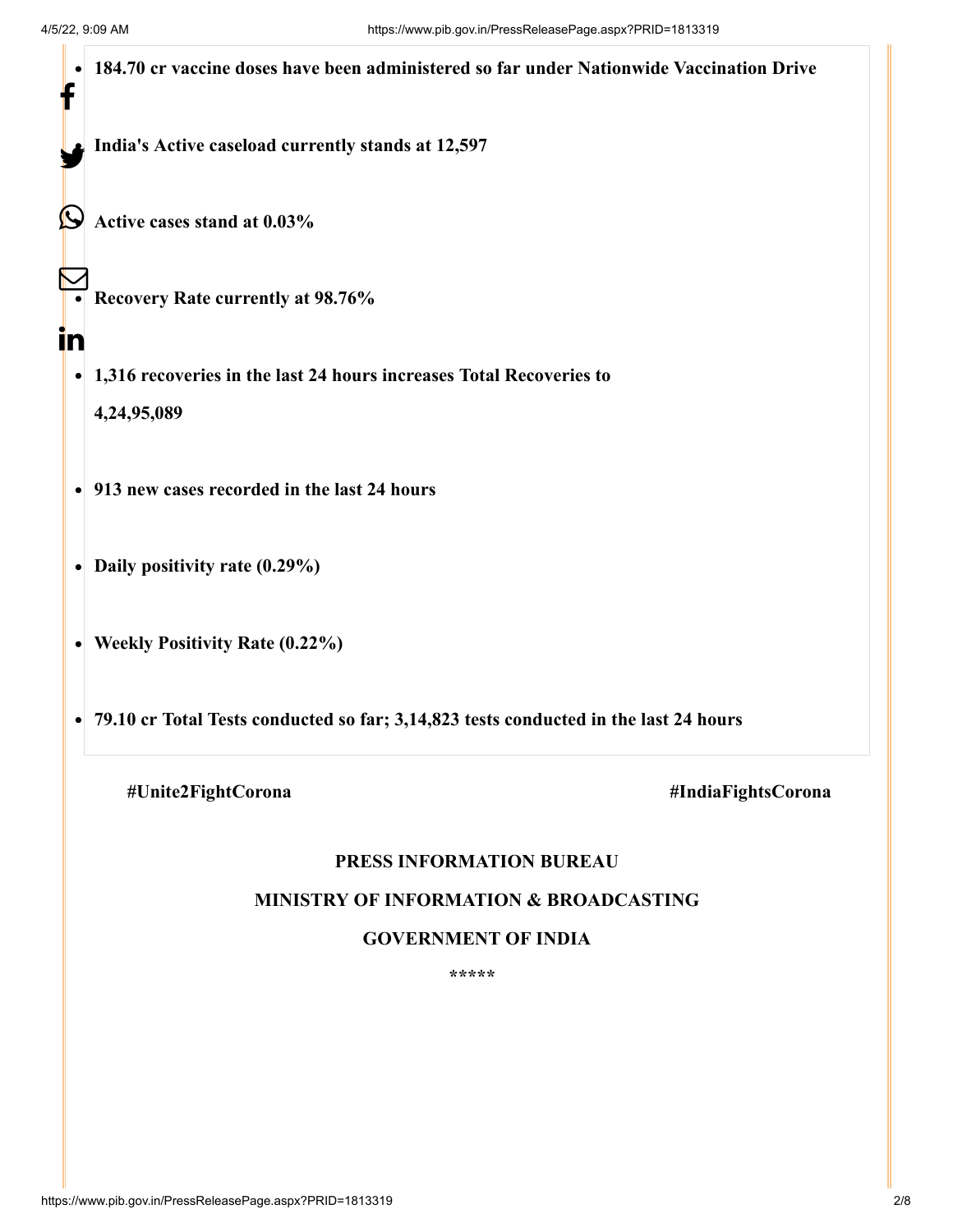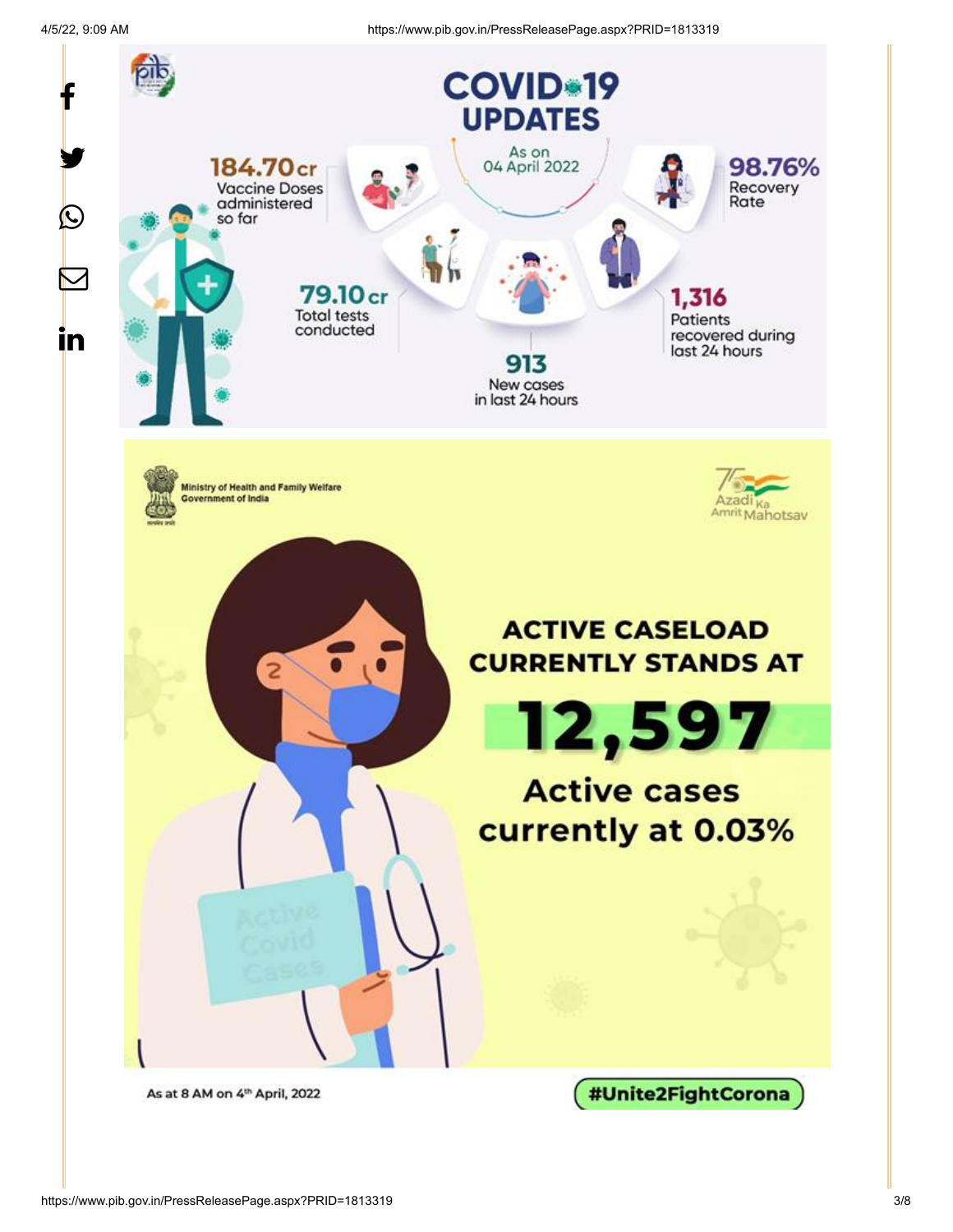f

y.

C

#### **913 new cases reported in last 24 hours; less than 1,000 after 715 days**

## **Daily COVID Deaths less than 10 today**

## **Over 1.86 Cr vaccine doses administered for age group 12-14 years**

In a significant development, following a continuous downward trend, India's Active Caseload **(12,597)** today has declined to less than 13,000 mark after 714 days. Active cases now constitute **0.03%** of the  $\bigcup_{\text{c} \text{country's total Positive Cases}}$  Country's total Positive Cases. The case load was 12,974 Active Cases on 18<sup>th</sup> April 2020.





In another significant development, India's daily new cases reported today **(913)** have also declined below 1,000 mark after 715 days. Daily new COVID cases were 991 on 18th April 2020.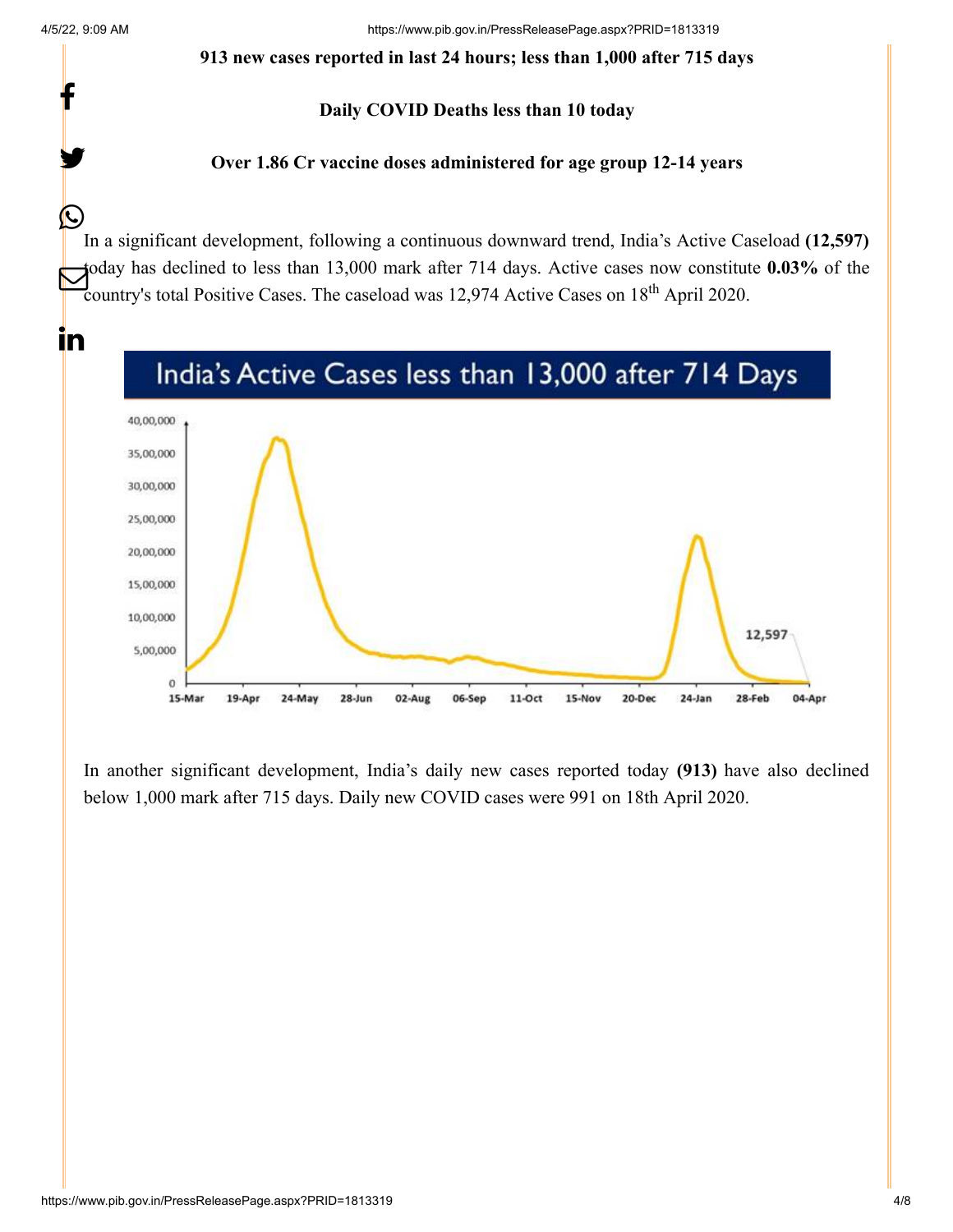

Consequently, India's recovery rate stands at **98.76%. 1,316** patients have recovered in the last 24 hours and the cumulative tally of recovered patients (since the beginning of the pandemic) is now at **4,24,95,089.** Daily deaths reported are less than 10 today.



The last 24 hours saw a total of **3,14,823** COVID-19 tests being conducted. India has so far conducted over **79.10 Cr (79,10,79,706)** cumulative tests.

There has been a sustained fall in the weekly and daily Positivity Rates too. **Weekly Positivity Rate** in the country currently **stands at 0.22%** and the **Daily Positivity rate is also reported to be 0.29%.**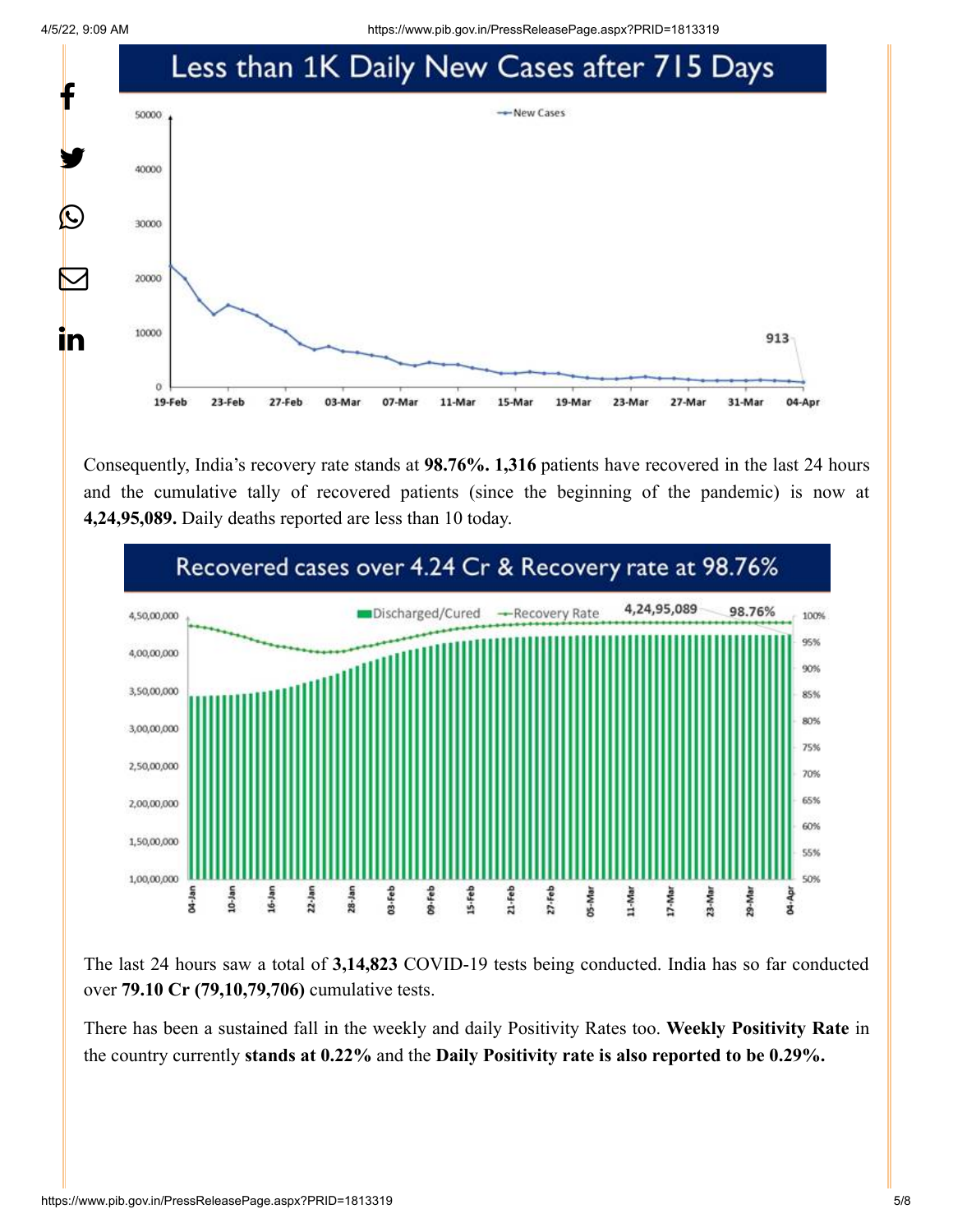

<https://pib.gov.in/PressReleasePage.aspx?PRID=1813072>

India's COVID-19 vaccination coverage has exceeded **184.70 Cr (1,84,70,83,279)** as per provisional reports till 7 am today. This has been achieved through 2,21,87,532 sessions.

COVID-19 vaccination for the age group 12-14 years was started on 16 March, 2022. So far, more than 1.86 Cr **(1,86,39,260)** adolescents have been administered with the first dose of COVID-19 vaccine.

The break-up of the cumulative figure as per the provisional report till 7 am today include:

|             | <b>Cumulative Vaccine Dose Coverage</b> |          |  |
|-------------|-----------------------------------------|----------|--|
| <b>HCWs</b> | $1st$ Dose                              | 10403809 |  |
|             | $2nd$ Dose                              | 10001647 |  |
|             | <b>Precaution Dose</b>                  | 4483046  |  |
| <b>FLWs</b> | $1st$ Dose                              | 18413439 |  |
|             | $2nd$ Dose                              | 17513757 |  |
|             | <b>Precaution Dose</b>                  | 6915586  |  |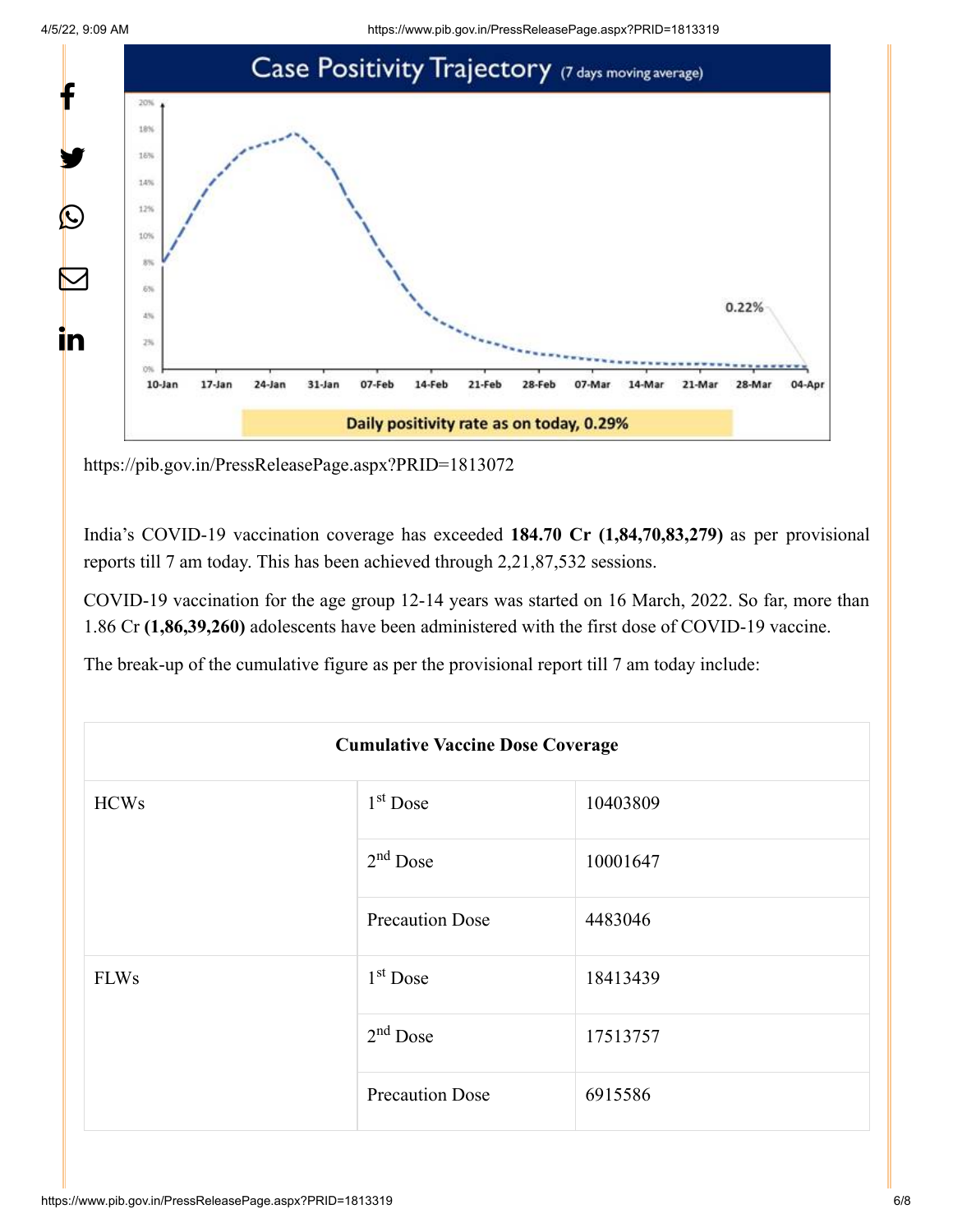| f            | Age Group 12-14 years                          | $1st$ Dose             | 18639260       |
|--------------|------------------------------------------------|------------------------|----------------|
| $\bf \Omega$ | Age Group 15-18 years                          | $1st$ Dose             | 57333277       |
|              |                                                | $2nd$ Dose             | 38548306       |
|              | Age Group 18-44 years<br>Age Group 45-59 years | $1st$ Dose             | 554759695      |
|              |                                                | $2nd$ Dose             | 467231694      |
| in           |                                                | $1st$ Dose             | 202775699      |
|              |                                                | $2nd$ Dose             | 185636455      |
|              | Over 60 years                                  | $1st$ Dose             | 126757912      |
|              |                                                | $2nd$ Dose             | 115626977      |
|              |                                                | <b>Precaution Dose</b> | 12042720       |
|              | <b>Precaution Dose</b>                         |                        | 2,34,41,352    |
|              | Total                                          |                        | 1,84,70,83,279 |

# **Update on COVID-19 Vaccine Availability in States/UTs**

**More than 185.21 Crore vaccine doses provided to States/UTs**

**More than 15.55 Crore balance and unutilized vaccine doses still available with States/UTs**

The Union Government is committed to accelerating the pace and expanding the scope of COVID-19 vaccination throughout the country. The nationwide COVID 19 vaccination started on  $16<sup>th</sup>$  January 2021. The new phase of universalization of COVID-19 vaccination commenced from 21<sup>st</sup> June 2021. The vaccination drive has been ramped up through availability of more vaccines, advance visibility of vaccine availability to States and UTs for enabling better planning by them, and streamlining the vaccine supply chain.